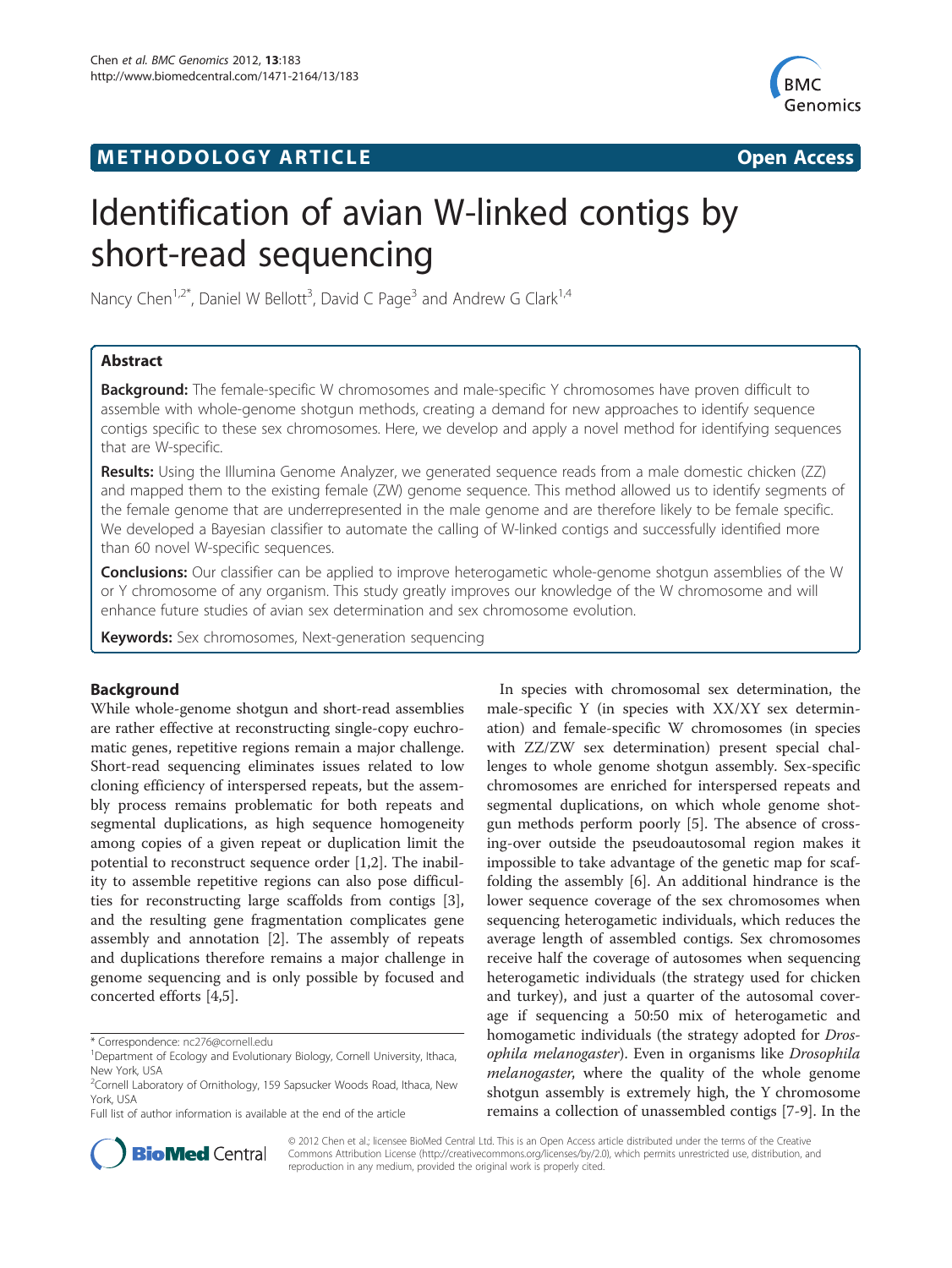case of humans and chimpanzee, the Y chromosome assemblies are nearly complete, because these were sequenced by a painstaking BAC-by-BAC effort [[5,](#page-7-0)[10\]](#page-8-0).

There is considerable interest in assembling the female-specific avian W chromosome, not only to expand our understanding of sex-determination mechanisms, but also to address many questions about sex chromosome evolution. The exact mechanism of avian sex determination remains controversial: though the Z-linked DMRT1 gene is required for testis development (which is consistent with the Z dosage hypothesis), female sex determination may still involve a dominant, W-linked gene (analogous to Y-linked dominant sex determination in mammals) [[11,12\]](#page-8-0). More information about the W chromosome will contribute to our understanding of the evolution of female heterogamety as well as the dynamics of sex chromosome degradation and differentiation [[13\]](#page-8-0).

The chicken genome, which contains 38 autosomes and a pair of sex chromosomes, was sequenced in 2004 from a single female Red Junglefowl [\[14](#page-8-0)]. About 70% of the heterochromatic chicken W chromosome consists of XhoI-, EcoRI-, and SspI-family repetitive sequences, and some known genes on the W are tandemly duplicated (e.g., Wpkci [\[15](#page-8-0)]), leaving an estimated 10–15 Mb of non-redundant sequence [\[16\]](#page-8-0). The chicken genome was sequenced to 6.6x coverage and assembled from wholegenome shotgun reads, as well as plasmid, fosmid, and bacterial artificial chromosome (BAC)-end read pairs [[14\]](#page-8-0). Of the 1.05 Gb of assembled sequence, only 933 Mb were anchored to a specific chromosome, leaving 121 Mb in unmapped sequence fragments, collectively called chrUn [[14\]](#page-8-0). Assembly of the W chromosome is especially poor: only 0.5% of the W (based on its estimated size of 50–55 Mb) has been successfully mapped. To date, only a handful of genes have been identified on the W:  $CHDIW$  [[17\]](#page-8-0),  $ATP5AIW$  [[18\]](#page-8-0),  $ASW/Wpkci/$ HINT1W [[15,19\]](#page-8-0), SPINW [[20\]](#page-8-0), SMAD2 [[16](#page-8-0)], UBAP2W/ ADO12W [[21\]](#page-8-0), ZNF532W [[22](#page-8-0)], ZFRW [\[22](#page-8-0)], MIER3W, hnRNPKW [\[23\]](#page-8-0), SSC2W/NIPBLW, and KCMFW (first identified in Build 2.1 and then cited by [[23\]](#page-8-0)).

Given the challenges in producing an assembly of the Y and W chromosomes by traditional shotgunsequencing methods, new tools are required to identify sex-specific sequences generated by heterogametic shotgun sequencing projects. Here, we adapt a method devised by Carvalho and colleagues (unpublished; the original approach was aimed toward discovering Y-linked contigs in Drosophila) and identify female-specific sequences by contrasting male-derived, short-read shotgun genomic sequences and unmapped sequence fragments (chrUn) from the female-derived chicken genome. This method relies on the fact that the W chromosome is female-limited. By sequencing the genome of the homogametic sex

(in our case, the ZZ male) to high depth and aligning the reads to the genome of the heterogametic sex (the ZW female), we were able to identify regions of the genome that are underrepresented in males and are therefore likely to be female-specific.

## Results

#### Conceptual framework

Because avian males carry two Z chromosomes, the male genome should not contain any sequence that is found exclusively on the W chromosome. Thus, when mapping reads generated from a male (ZZ) back to the shotgun genome assembly generated from a female (ZW), very few, if any, reads should uniquely map to segments of the female ZW genome that are W-specific. In particular, evidence that unmapped contigs from the ZW female are likely to be W-specific derives from their under-recruitment of matches to the reads from ZZ males (see overview of method in Figure [1](#page-2-0)). This method is similar to the read depth approaches for detecting copy number variants, which assume a Poisson distribution in mapping depth and therefore detect duplications and deletions by searching for regions with significantly higher or lower read depth [[24](#page-8-0),[25](#page-8-0)]. Our pipeline relies on the subtraction of the male genome from the female genome and tests for lower read depth on a contig-by-contig basis. We summarize alignment results for each contig using both the number of unmasked bases covered by a read (coverage) and a normalized measure of total number of reads aligned (read depth; Figure [1](#page-2-0)B). Both measures should be near zero for W-specific contigs but not for autosomal or Z-linked contigs (Figure [1](#page-2-0)C).

## W-specific contigs have distinct coverages and read depths

We generated roughly 10 million reads from a ZZ individual and mapped them to the unique regions of the ZW genome. As predicted, the previously-mapped Wlinked contigs had significantly fewer uniquely aligned reads relative to known autosomal and Z-linked contigs (Figure [2](#page-2-0)). The known W-contigs have coverage and read depth values near zero: 95% bootstrap CI for coverage is (0, 0.083) and for read depth (2.24x10<sup>-6</sup>, 0.0139). This was expected because sequences derived from a male genome are not expected to map to W-linked contigs. In contrast, male-derived sequences readily align to known autosomal and Z-linked contigs. Autosomal/Zlinked contigs have non-zero read depths and coverages: the 95% bootstrap CI for coverage (0.256, 0.293) and for read depth (0.00862, 0.00992) both are positive. Thus W contigs have significantly different coverage and read depth values than autosomal/Z-linked contigs  $(p = 0)$ .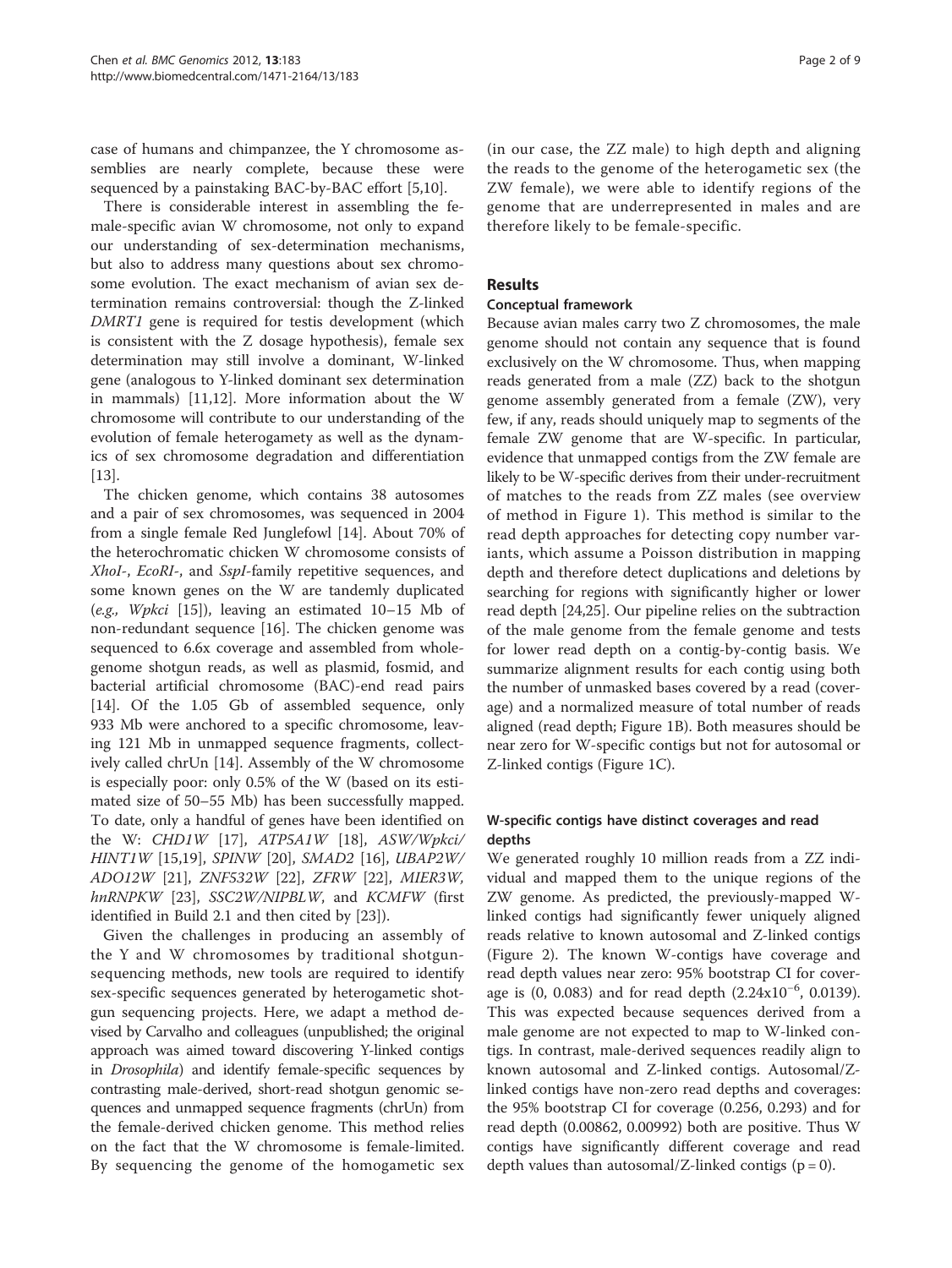<span id="page-2-0"></span>

## Contig length influences alignment results

Due to the stochasticity of the sequencing method, the length of the contig may affect the distribution of hits along the contig and therefore our prior expectations of both coverage and read depth. We simulated several genomes, each with contigs of a different length. Once

contig length decreased to 1,500 bp or less, the probability that an autosomal or Z-linked contig would be misclassified as a W-specific contig increased exponentially (Figure [3\)](#page-3-0). After stringent filtering, 57% of the remaining 6,905 unmapped contigs are of length 1,500 bp or less. It is therefore important to take contig length into

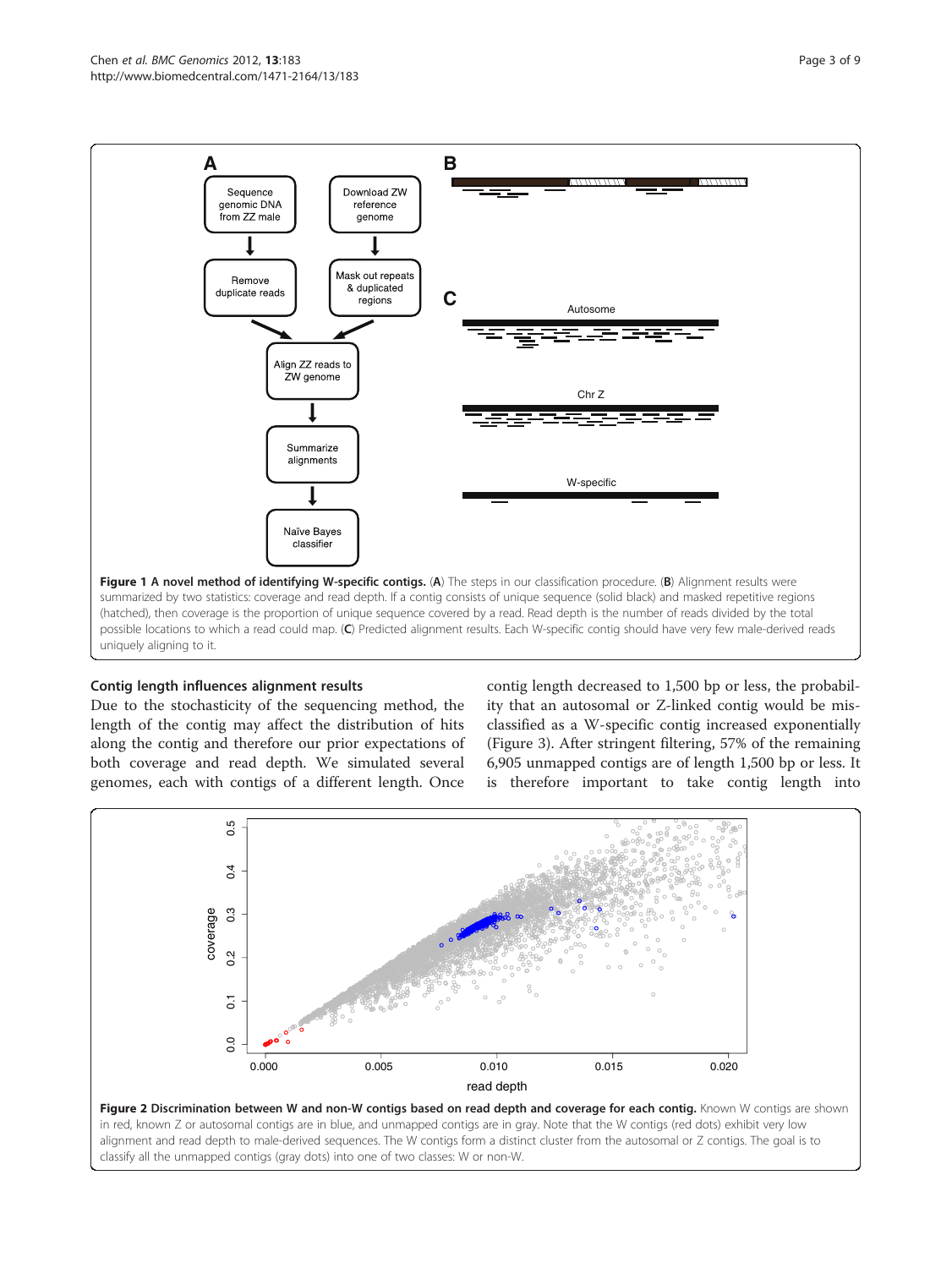<span id="page-3-0"></span>

consideration in the classification method. Not accounting for the fact that very short contigs have fewer hits regardless of class would greatly inflate the false positive rate of the classification approach.

#### Evaluation of performance

We developed a naïve Bayes classifier to determine which of the unmapped contigs are likely to be W-specific. A naïve Bayes classifier relies on a set of training data to estimate parameters for classification. Thus properties of the training set may significantly affect the performance of the classifier. We performed several different experiments to optimize the classifier. By running crossvalidation tests with the previously mapped contigs, we investigated the effects of training set size, sample imbalance, and bin sizes of the feature distributions on the classifier. ROC curves were generated and the area under the curve calculated for all variations of the method. Increased training set size improved the performance of the classifier (Figure 4). This result is not surprising: the more data used to estimate model parameters, the better the classifier performs. Sample imbalance occurs when there is unequal representation of different classes in a dataset. Imbalanced datasets can negatively impact the performance of machine learning algorithms. However, in our case, sample imbalance did not seem to be a problem: we ran the classifier with different ratios of non-W:W contigs (from 1:1 to 100:1) in the training set and found no significant differences in performance. Finally, we also tested different variations of the feature probability distributions. Evaluation of the different bin sizes for discretizing distributions of coverage and read depth found that the optimal bin size is 0.005.



After optimizing the classifier using known data, the next step was to evaluate the ability of the classifier to accurately predict novel W sequences. Our classifier identified 629 candidate W-specific contigs from the set of unmapped contigs. We have tested 315 contigs by PCR and confirmed 62 of them as female-specific (Additional file [1](#page-7-0)). Of these, we found female-specific markers on 51 of the 177 contigs that had a >95% posterior probability of being W-specific. We used these results to further evaluate the sensitivity and specificity of our method in independent data set tests. In these tests, the contigs of known location were used to train the data set, and performance of the classifier was evaluated using the PCR-confirmed set. A series of independent data set tests were used to test the effects of contig length and sample imbalance on classifier performance. Our simulations (see above) predicted that contig length should influence classification results. To test this prediction, we used contigs of varying sizes to train the classifier and compared performance on the same validation set of short (mostly 1 kb) contigs. Classifier performance decreased substantially when >10 kb contigs were used to train the classifier. Contig length does affect classification results, which explains why greater accuracy is achieved by conditioning on contig length (Figure [5A](#page-4-0)). Unlike the results from our cross-validation tests, sample imbalance had more of an effect in these independent data set tests. Performance improves slightly when the non-W:W ratio is below 10 (Figure [5](#page-4-0)B);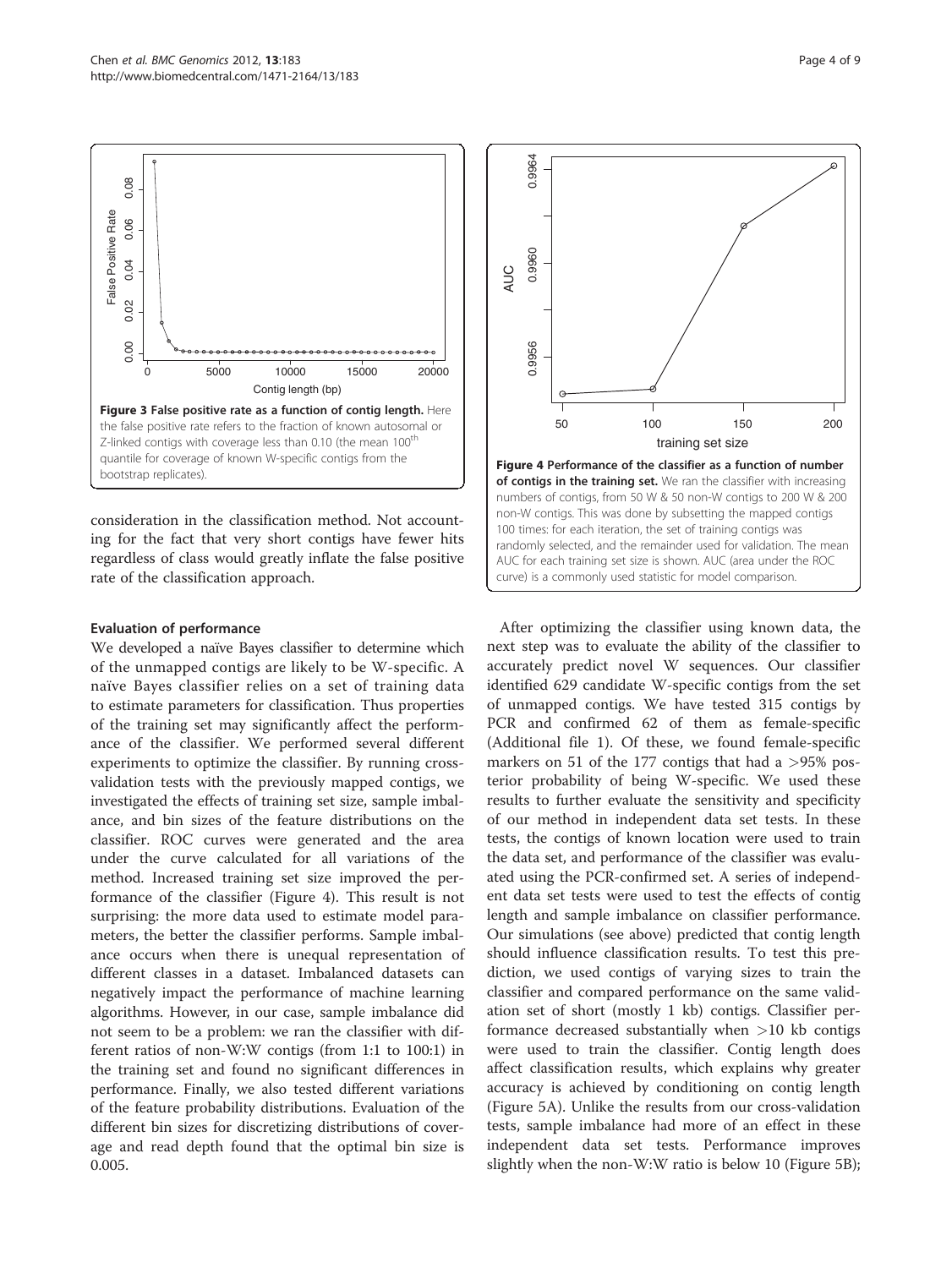<span id="page-4-0"></span>

therefore, severely unequal representation of the non-W and W classes affects the predictive performance of the classifier. However, sampling methods such as oversampling the minority class (W) or under-sampling the majority class (non-W) can achieve better results. Overall, the classifier did not perform as well in the independent data set tests, most likely due to the high false positive rate that resulted from insufficient sequence coverage.

## **Discussion**

We present a framework to identify W-specific sequences in the chicken genome. The approach is generalizable to identify any genomic sequences that are present uniquely in one sex (e.g., Y or W chromosomes within other animal species), and is potentially useful for characterizing the genomes of non-model organisms. Our method is based on the fact that sequences unique to the W chromosome are not present in the genome of a male. We mapped male-derived sequence fragments to the genome of a female and developed a naïve Bayes classifier using the alignment results (summarized by coverage and read depth). As predicted, contigs specific to the W chromosome had significantly lower coverages and read depths.

The accuracy of our method can be improved with deeper sequencing. Many of the false positive contigs probably had low coverages and read depths due to low sequence depth. We generated 367.2 Mbp of high quality sequence, which translates to only 0.45x coverage of the masked genome. It is therefore not surprising to find portions of the genome misleadingly underrepresented in the data set. At half this coverage, 40% of contigs of length 1 kb have very few reads aligning, making it more difficult to distinguish true female-specific contigs. However, this depth of sequencing was sufficient for proof of concept. We show that, even at low coverage, the approach was successful at identifying a focal set of candidate sequences for subsequent verification by targeted PCR.

Unlike traditional sequence mapping methods, our approach is not severely hindered by the lower sequence coverage of the W chromosome during shotgun sequencing of heterogametic individuals. While lower coverage results in W contigs that on average are shorter in length (and therefore more difficult to classify), we greatly improve performance by conditioning on contig length in the classification method. However, our method cannot fully overcome the challenges posed by repetitive regions. All interspersed repeats and segmental duplications were masked out of the genome before performing the alignments, thereby eliminating much of the W chromosome from consideration. It is possible to relax the stringency of the filtering step in further iterations of the classifier to identify euchromatic repeats that do not resemble genome typical repeats. Furthermore, this method cannot exhaustively find all non-repetitive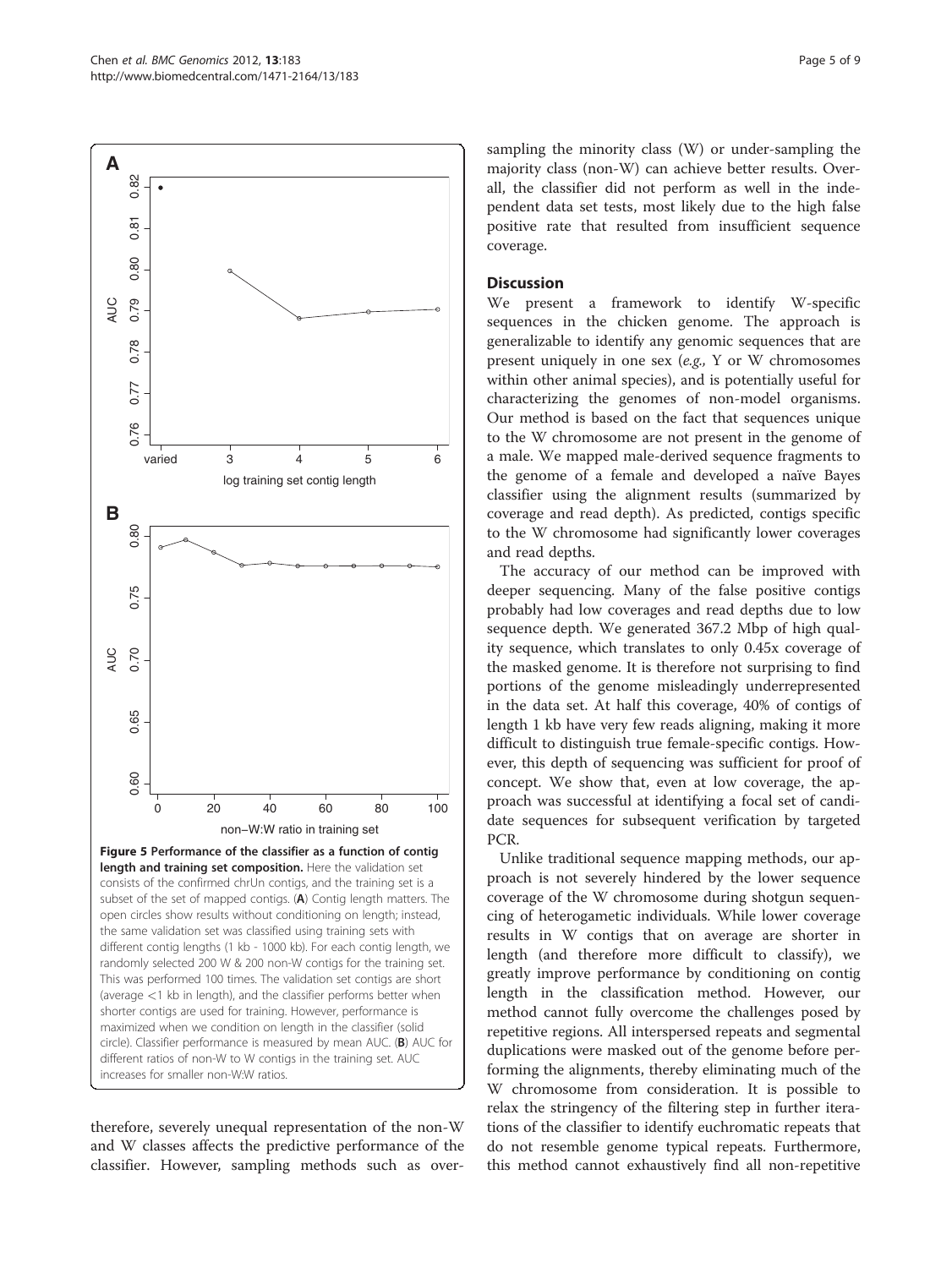W contigs – it can only detect unique regions specific to the W. Sequences in the pseudoautosomal region will produce the same read depth as autosomal regions, and recent gene duplication events may produce W-linked sequences with enough similarity to autosomal or Zlinked sequence to be represented in male genomes.

Because our method searches for regions in the male genome that are underrepresented in female-derived genome sequences, any male-specific deletions could lead to an inappropriate assignment of contigs to the W chromosome. Deletions in the White Leghorn genome compared to the Red Junglefowl genome are not an issue because all our PCR validations used males and females of the same species. Our method would classify a deletion in the White Leghorn genome as W-specific, but such a region would not show a female-specific amplification pattern in our PCR validation step. Misclassifications due to male-specific deletions can be detected by screening a larger set of individuals and by BAC screening and sequencing.

Despite the limitations of our approach, we were still able to identify more than 62 new W-specific contigs. Note that this number is an underestimate, as contigs that fail to produce a female-specific marker may still be located on the W chromosome. These new markers will greatly improve the assembly and annotation of the W chromosome. A more complete annotation of genes on the chicken W chromosome will accompany the BACbased sequencing and assembly of the chromosome.

There is particular interest in fully annotating the avian W because the sex-determining mechanism in birds has yet to be completely characterized. DMRT1 is known to be required for testis development [[11\]](#page-8-0), though studies on triploid and chimeric chickens suggest there may be a female-determining gene that interacts with a maledetermining locus on the Z [[26](#page-8-0),[27\]](#page-8-0). Evidence supporting the popular W-linked candidate, HINTW, is mixed: though HINTW is functionally different from its Z chromosome paralog [\[15](#page-8-0)], mis-expression of HINTW in male (ZZ) embryos resulted in normal testes development [\[26\]](#page-8-0). Further annotation of the W may unearth other candidate ovary-determining genes.

Sequence information of the W chromosome would benefit several different evolutionary studies besides avian sex determination, from sex chromosome evolution to sexual conflict and sex-biased mutation rate [\[12](#page-8-0)]. For example, birds are good subjects for the study of sex chromosome evolution because different bird groups exhibit parallel divergence of the W as well as variation in the degree of W chromosome degradation (from a largely undifferentiated state in ratites to a highly degenerate state in passerines) [[13](#page-8-0),[28](#page-8-0)]. The scope for genetic conflict is increased in ZW species because the W is expressed in both sexes in the form of maternal effects, and the accumulation of sexually antagonistic maternal effect genes could contribute to the decay of the nonrecombining W [[29\]](#page-8-0). The W chromosome may be a magnet for female-specific fertility genes. Evolutionary theory indicates that male fertility genes are expected to be retained on the Y chromosome because they are free from the influence of selection in females [\[30,31\]](#page-8-0). By symmetry, this same evolutionary theory leads to the expectation that the W chromosome may concentrate genes that are uniquely necessary for female fertility [[30,31\]](#page-8-0). Finally, ZW systems may be more appropriate than XY systems for studying sex-specific mutation rates: while higher mutation on the Y may be due to male-biased mutation or suppressed mutation on the X chromosome to minimize exposure of deleterious recessives in the hemizygote male, these hypotheses can be

distinguished in ZW sex chromosomes [[32](#page-8-0)]. The availability of more W-specific sequences also facilitates the development of additional sex-specific primers for unambiguous molecular sexing techniques. The ability to sex individuals is critical for answering several questions in evolution and ecology, and morphological identification of sex is often difficult in birds [\[33\]](#page-8-0). The commonly used universal primer sets for avian molecular sexing depend on length differences between CHD-Z and CHD-W introns [\[34](#page-8-0)-[36\]](#page-8-0), which may be problematic in certain species due to CHD-Z polymorphisms [[37](#page-8-0)] and heteroduplex molecule formation [[38\]](#page-8-0). Thus the new W-specific sequences identified here can help advance several different avenues of research.

#### Conclusions

Here we describe a novel approach for identifying sequences specific to a heterogametic sex chromosome. We performed a proof-of-concept experiment by aligning shotgun sequence reads from a male (ZZ) chicken to the genome of a female (ZW) chicken, and our classifier successfully identified >60 confirmed novel W-specific contigs despite low coverage. We believe that our method is widely applicable and can benefit future genome assembly efforts. While there have been significant investments in lowering sequencing costs and increasing sequencing throughput, little investment has been made in techniques to cope with the limitations of wholegenome shotgun sequencing strategies, particularly the challenges specific to sex chromosomes: low coverage, resolution of interspersed repeats and segmental duplications, inability to map, etc. In addition, de novo assemblies generated using only next-generation sequencing technologies are especially prone to collapsing segmental duplications and large repeats [[2\]](#page-7-0). The approach described here can quickly identify candidate W or Y chromosome markers, and these contigs can be extended by probing BAC libraries. A full assembly of the W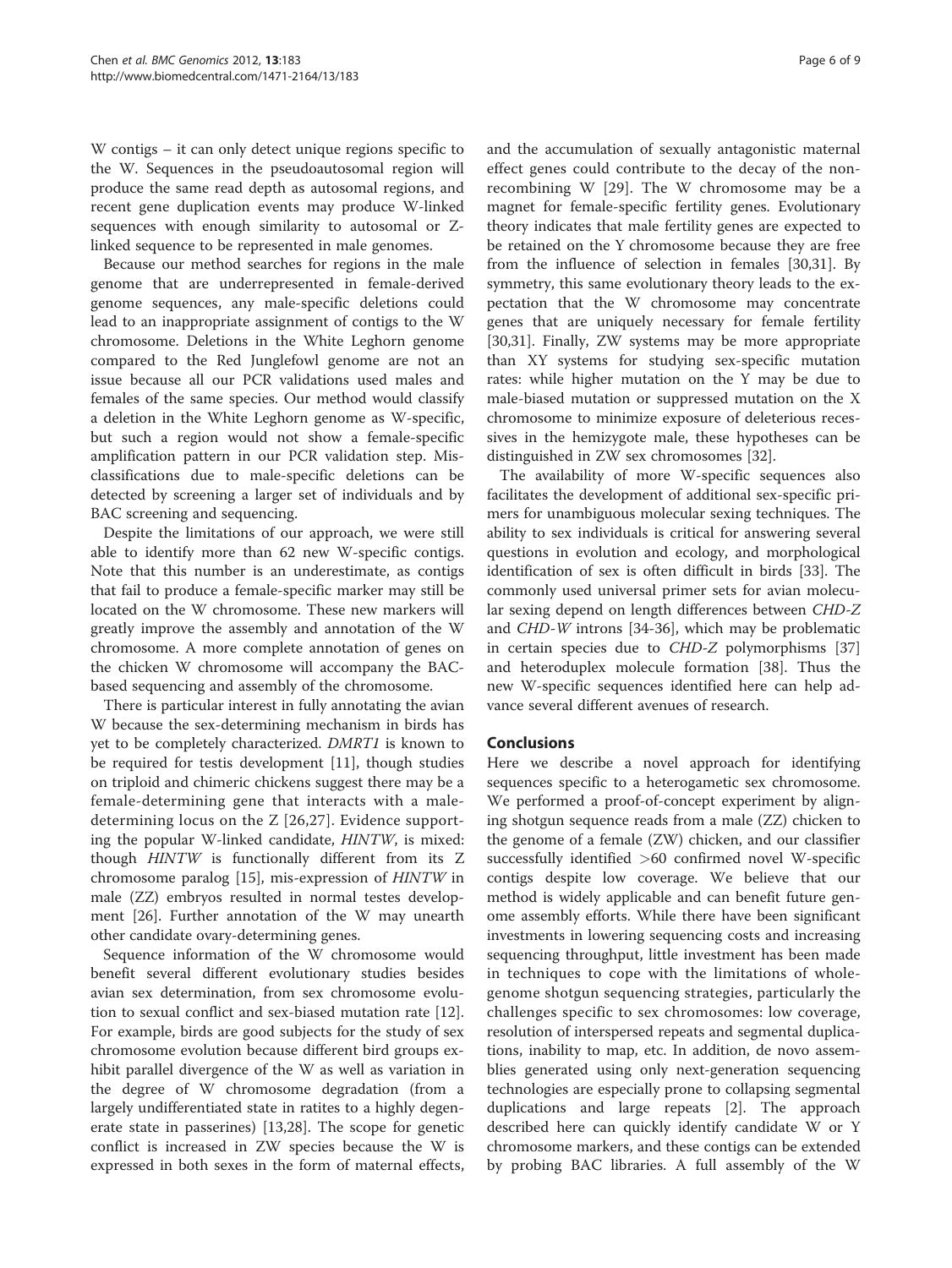chromosome still requires substantial BAC sequencing efforts, but this method can greatly facilitate the process of designing W-specific probes. A combination of our method with traditional BAC screening and sequencing would provide a powerful approach to assembling the W or Y chromosome in any organism.

## Methods

## Data generation

Genomic DNA was extracted from the blood of a White Leghorn rooster using the Qiagen DNeasy kit. We generated 10.5 million 36 bp reads using the Illumina Genome Analyzer (GA-IIx). Duplicate and low-complexity reads were removed before alignment, resulting in a total of 10.2 million unique and high quality reads. The sequence data generated in this study have been submitted to the NCBI Sequence Read Archive ([http://www.](http://www.ncbi.nlm.nih.gov/sra) [ncbi.nlm.nih.gov/sra\)](http://www.ncbi.nlm.nih.gov/sra) under accession SRP008449.

We obtained chicken genome sequences (Build 2.1) and known W chromosome BAC sequences. The chicken genome assembly includes 18 scaffolds mapped to the W chromosome, and 1044 autosomal or Z-linked scaffolds. The 25,378 unmapped contigs (chrUn) had lengths ranging from 54 to 48,370 bp. Low complexity sequences and repeats were masked with RepeatMasker ([http://ftp.genome.washington.edu/cgi-bin/RepeatMasker/\)](http://ftp.genome.washington.edu/cgi-bin/RepeatMasker/). After removing segments less than 50 bp in length, this resulted in 920.7 Mbp of sequence and 20,069 unmapped contigs. However, because our method relies on the unique mapping of reads, any sequences that occur in multiple locations in the genome could lead to spurious results. Thus, more stringent filtering of the reference genome was required. We aligned the masked contigs to themselves in MUMMER [\[39](#page-8-0)] and masked any duplicate regions larger than 50 bp. After this more stringent filtering step, we were left with a total 823.7 Mbp of unique sequence, with 6,905 unmapped contigs.

Reads were aligned to the masked and filtered reference genome using MAQ [\[40](#page-8-0)]. We allowed some mismatches in the alignment process to account for sequence divergence between White Leghorn and Red Junglefowl [\[41](#page-8-0)]. Alignment results were summarized for each contig using two statistics: coverage and read depth (Figure [1B](#page-2-0)). Here we define coverage as the fraction of unmasked bases in a contig that is covered by one or more reads. Read depth is the number of reads aligning to a contig, normalized by the total number of locations a read could align to that contig. Our measure of read depth is analogous to the widely used measure of gene expression, reads per kilobase of exon model per million mapped reads (RPKM). Because we used only one library, there was no reason to calculate RPKM, which standardizes among libraries.

#### Confirmation of predictions

Because a large portion of the initial chicken W chromosome assembly was later discovered to be misassigned [[14,42\]](#page-8-0), we used genomic BLAST to ensure that the W contigs in our reference genome are representative of W-specific sequence. In addition, we confirmed any outliers in the initial W-specific set by comparing features of each W contig to features of the known set of autosomal and Z-linked contigs. We used 1000 bootstrap replicates to estimate confidence intervals of mean coverage and read depth for known autosomal or Zlinked contigs, which were then compared to the coverage and read depth values, respectively, of each putative W-specific contig.

Our method is based on the assumption that very few ZZ reads should align to W-specific contigs, which as a result should have significantly lower coverage and read depth compared to autosomal or Z-linked contigs (Figure [1](#page-2-0)C). To confirm the predictions of our method, we compared the coverage and read depth for contigs of known location. We used nonparametric bootstrapping methods to determine whether known W and known autosomal or Z-linked contigs had different distributions of coverage and read depth. For each of the 1000 bootstrap replicates, we calculated the difference between the 100<sup>th</sup> quantile of the W bootstrap distribution and the  $0<sup>th</sup>$  quantile of the non-W-specific bootstrap distribution. This difference should be positive if the distribution of coverage or read depth of autosomal/Z-linked contigs is distinctly greater than that of W-specific contigs.

#### Simulations to determine effect of contig length

Because the length of unmapped contigs varied greatly (from 50 to 44,574 unmasked bp), we tested the effect of length by simulating genomes consisting of differentsized contigs. Contigs were sorted by length into 500 bp bins. We fragmented the mapped portion of the reference genome into contigs of length 500 bp, 1 kb, etc. For each fragmented genome, we redid the alignments and compared the distributions of coverage and read length for W- and non-W-specific contigs.

#### Classification approach

We developed a naïve Bayes classifier to identify Wspecific contigs. A naïve Bayes classifier uses a set of training data to calculate the probability that a given example belongs to a certain class based on a set of features. It simplifies the learning process by assuming that the features are independent, although in practice it performs well even if that assumption is violated. We will refer to each contig by its feature vector  $X = (x_1, x_2)$ , where  $x_1$  is coverage and  $x_2$  is read depth. The goal is to find the class C that maximizes the likelihood:  $P(X|C) = P(x_1,x_2|$ C). C can be either W or non-W. Since we assume that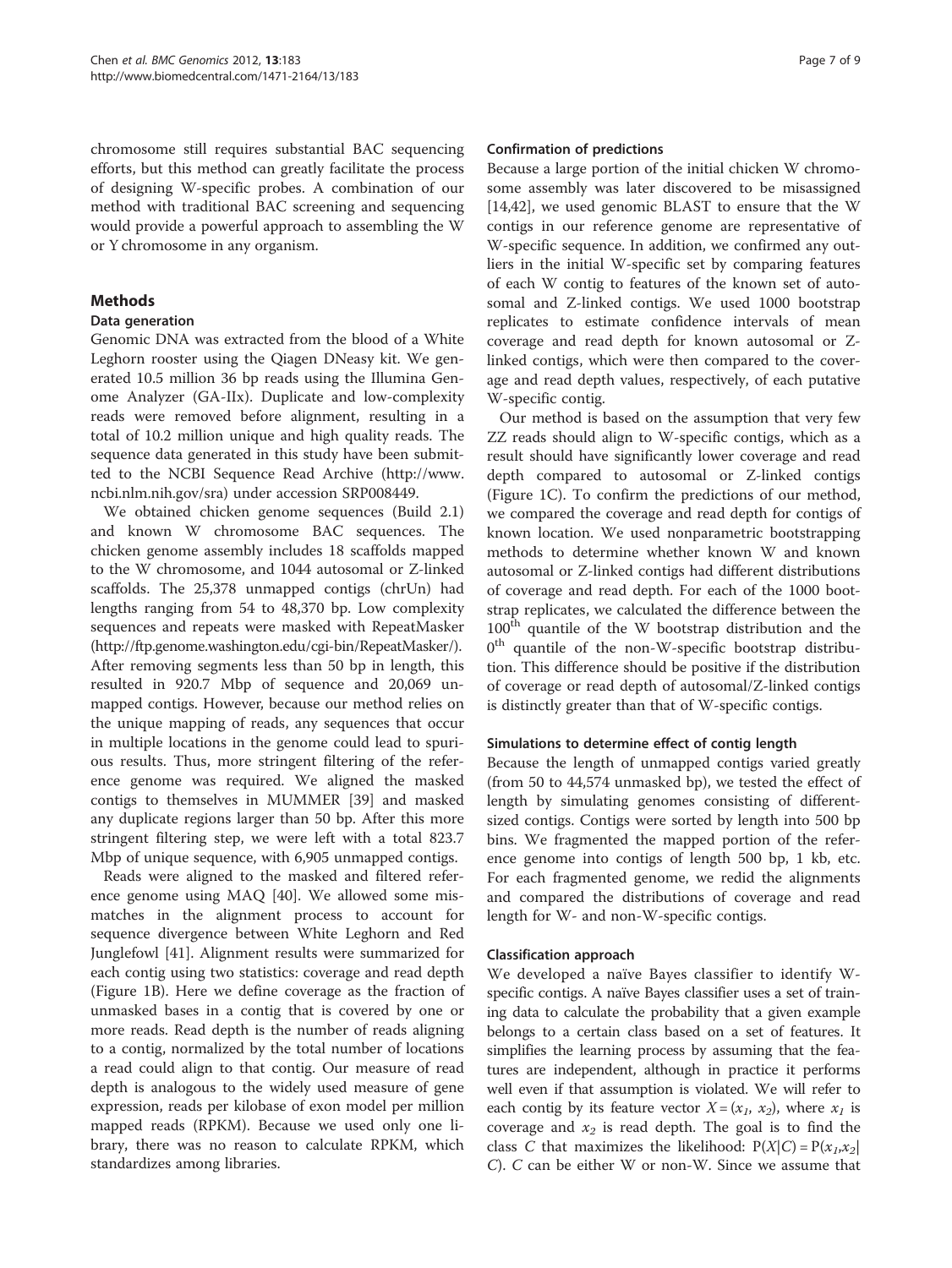<span id="page-7-0"></span> $x_1$  and  $x_2$  are conditionally independent, we can simplify this conditional probability to  $P(X|C) = P(x_1|C)P(x_2|C)$ .

To account for the effect of contig length, we conditioned on length in the classification method as follows: given a contig  $X$  with length  $L$  (rounded to the nearest 500 bp), we rewrite the likelihood as  $P(X|C,L) = P(x_1|C,$  $L$ )P( $x_2$ |C,L). The training set therefore depends on the contig length: for contigs of length  $L$ , the training set consists of mapped contigs of length  $L$  (see length simulations above). The feature probability distributions  $P(x_i)$  $C<sub>i</sub>L$ ) are estimated from the relative frequencies of the appropriate training set. Both the coverage and read depth distributions were discretized into bins of equal width. We tested several bin widths: 0.0005, 0.001, 0.005, 0.01, and 0.05. Thus  $P(a \lt x_i \lt b | C, L)$  is the frequency of contigs of class C with  $a < x_i < b$  in the genome with length  $L$  contigs +  $\epsilon$ , where  $\epsilon$  is close to zero. This small sample correction is necessary because zero probabilities cause information loss. The posterior probability that a given contig is W-specific is then:

$$
P(C \in W | X, L) = \frac{P(C \in W)P(X | C \in W, L)}{P(X | C \in W, L) + P(X | C \in nonW, L)}
$$

#### Performance

We assessed the performance of our test using Receiver Operating Characteristic (ROC) curves. ROC curves plot the true positive rate and false positive rate of a classifier over a range of threshold values, and the area under the curve (AUC) is a traditionally used statistic for model comparison. We generated ROC curves and calculated the AUC using the package ROCR in the R statistical package [\(http://www.r-project.org\)](http://www.r-project.org). A series of crossvalidation tests using the previously-mapped contigs was used to fine-tune the bin sizes of classifier feature distributions and evaluate the effects of training set size and sample imbalance.

#### Validation and follow-up

W-specific candidates were verified using PCR. Genomic DNA was extracted from the blood of two female and two male White Leghorn chickens using the Qiagen DNeasy kit. Primers were designed for each candidate contig, and amplification was attempted in all four individuals (see Additional file 1 for primer sequences and PCR conditions). If a given contig amplified successfully in both females but not in either male, then it was considered female-specific. Some candidates were verified via PCR in two female and two male Red Junglefowl (UCD 100 Red Jungle Fowl, from M.E. Delany, University of California, Davis). Primer pairs were scored for their ability to produce bands from both female templates that differed from the bands produced from both male templates. Primer pairs with identical results on male and female templates were scored as non-specific. The validation results were used in additional tests of performance. We used independent tests to further investigate the effects of contig length and sample imbalance on the predictive accuracy of our classifier. Validated W-specific candidates will be annotated in Bellott et al. in prep.

#### Additional file

[Additional file 1:](http://www.biomedcentral.com/content/supplementary/1471-2164-13-183-S1.pdf) Table S1. List of W candidate contigs tested by PCR. Note that contigs that do not have female-specific markers still be located on the W chromosome.

#### Competing interests

The authors declare that they have no competing interests.

#### Authors' contributions

NC prepared DNA samples for sequencing, designed computational method with help from AGC, analyzed all data, and performed some validations. DWB provided the reference genome and performed most validations. DCP managed the BAC-sequencing efforts for the chicken W chromosome. AGC conceived and supervised the study. NC and AGC drafted the manuscript, and DWB and DCP provided critical feedback on the manuscript. All authors read and approved the final manuscript.

#### Acknowledgements

We thank Karel A. Schat for generously providing White Leghorn (N-2 line) tissue samples, as well as Alex Coventry and Wes Hochachka for helpful statistical discussions. Thanks to Clement Chow, Tim Connallon, Angela Early, and Scott Edwards for valuable comments on the manuscript. Grace Chi helped with labwork for some validations. NC was supported by a National Science Foundation Graduate Research Fellowship. This work was supported in part by NIH grant R01 GM64590 to AGC and AB Carvalho.

#### Author details

<sup>1</sup>Department of Ecology and Evolutionary Biology, Cornell University, Ithaca New York, USA. <sup>2</sup>Cornell Laboratory of Ornithology, 159 Sapsucker Woods Road, Ithaca, New York, USA. <sup>3</sup> Howard Hughes Medical Institute, Whitehead Institute, and Department of Biology, Massachusetts Institute of Technology, 9 Cambridge Center, Cambridge, Massachusetts, USA. <sup>4</sup>Department of Molecular Biology and Genetics, Cornell University, Ithaca, New York, USA.

#### Received: 12 December 2011 Accepted: 25 April 2012 Published: 14 May 2012

#### References

- 1. Mardis ER: The impact of next-generation sequencing technology on genetics. Trends Genet 2008, 24(3):133–141.
- 2. Alkan C, Sajjadian S, Eichler EE: Limitations of next-generation genome sequence assembly. Nat Methods 2011, 8(1):61-65.
- 3. Green ED: Strategies for the systematic sequencing of complex genomes. Nat Rev Genet 2001, 2(8):573–583.
- 4. Schueler MG, Higgins AW, Rudd MK, Gustashaw K, Willard HF: Genomic and genetic definition of a functional human centromere. Science 2001, 294 (5540):109–115.
- 5. Skaletsky H, Kuroda-Kawaguchi T, Minx PJ, Cordum HS, Hillier L, Brown LG, Repping S, Pyntikova T, Ali J, Bieri T, Chinwalla A, Delehaunty A, Delehaunty K, Du H, Fewell G, Fulton L, Fulton R, Graves T, Hou S-F, Latrielle P, Leonard S, Mardis E, Maupin R, McPherson J, Miner T, Nash W, Nguyen C, Ozersky P, Pepin K, Rock S, Rohlfing T, Scott K, Schultz B, Strong C, Tin-Wollam A, Yang S-P, Waterston RH, Wilson RK, Rozen S, Page DC: The male-specific region of the human Y chromosome is a mosaic of discrete sequence classes. Nature 2003, 423(6942):825–837.